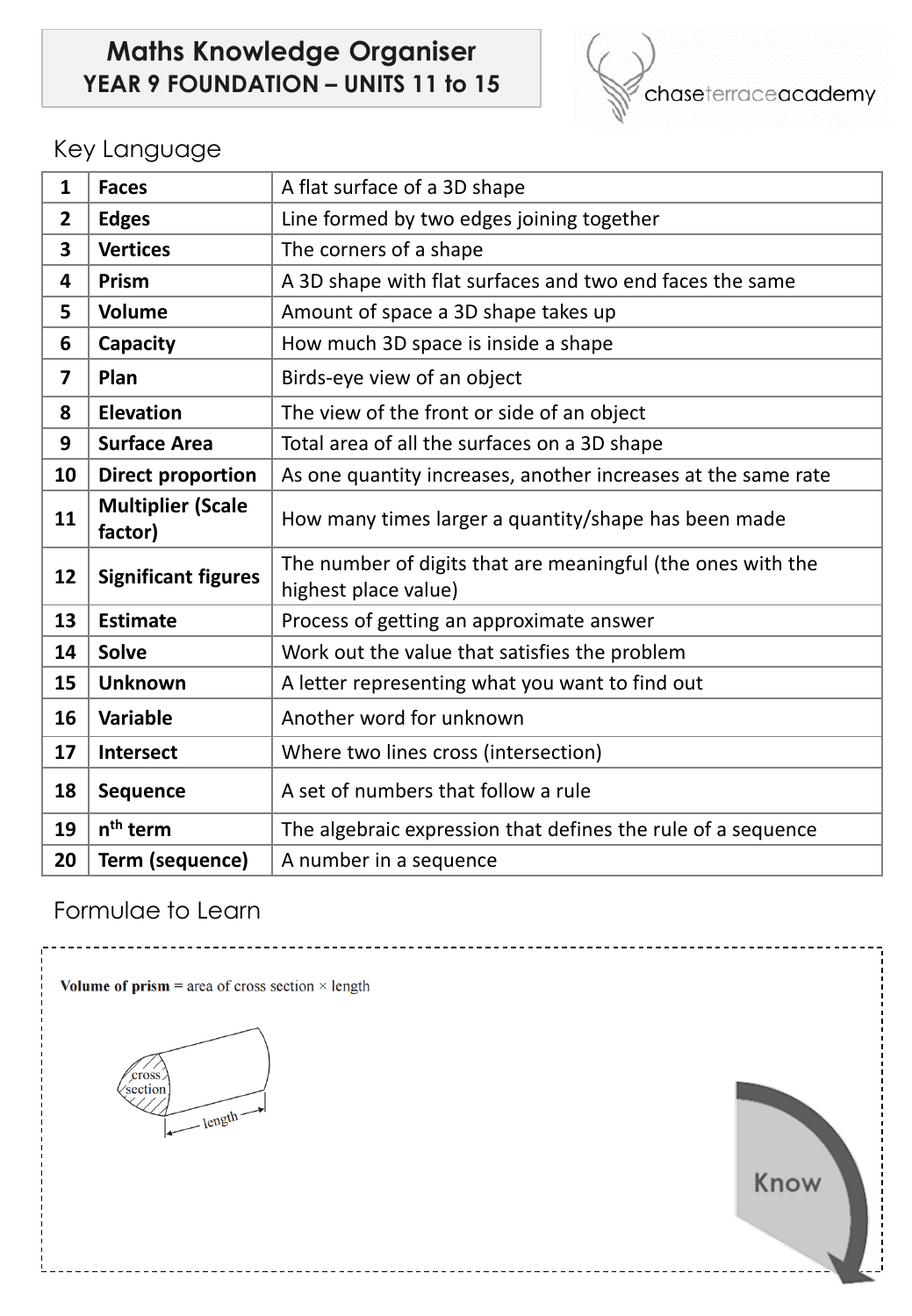More to Learn



chaseterraceacademy